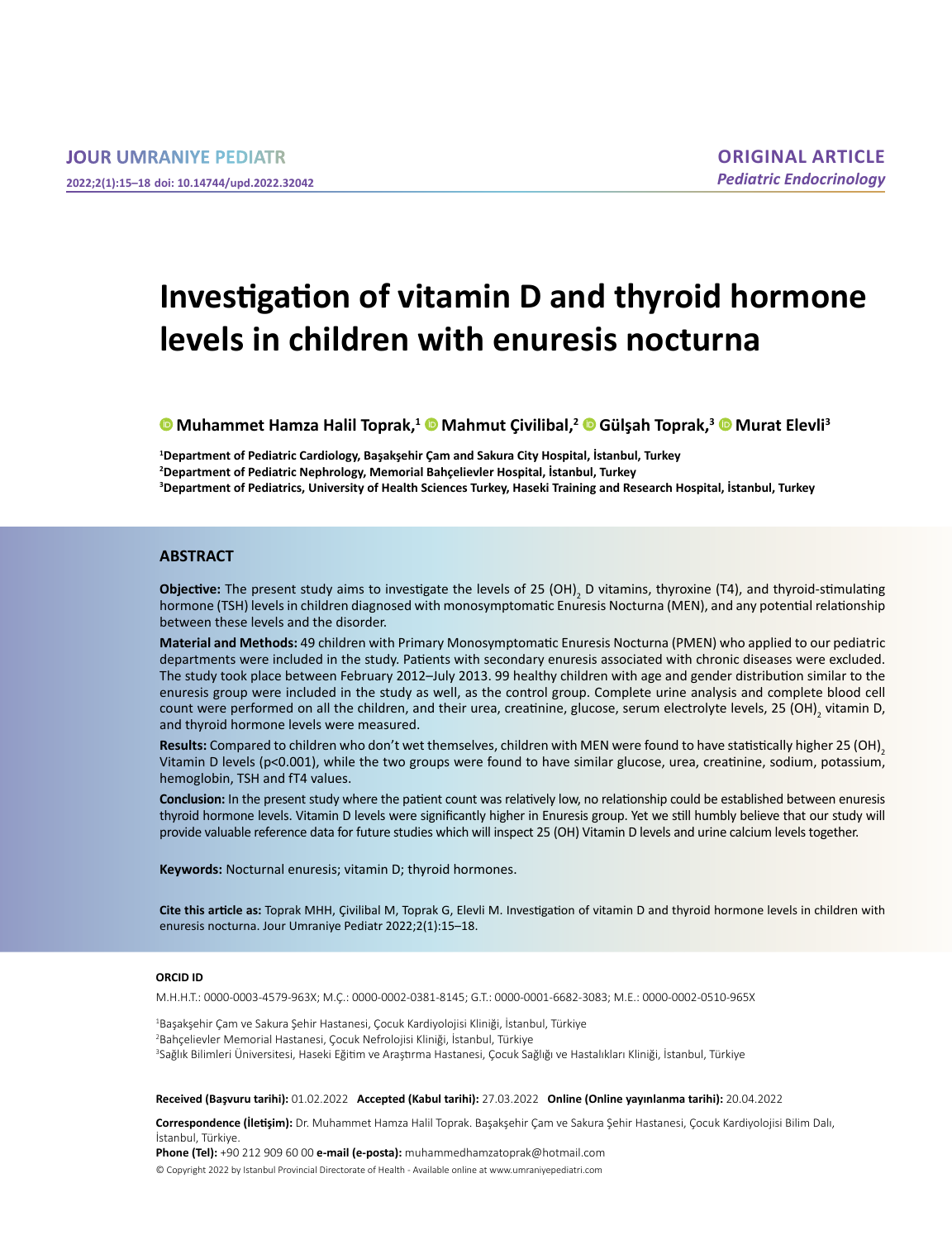# Enürezis nokturnalı çocuklarda tiroid hormonları ve D vitamini düzeylerinin araştırılması

# **ÖZET**

**Amaç:** Bu çalışmada monosemptomatik nokturnal enürezis tanılı çocuklarda 25 (OH)<sub>2</sub> D vitamini, tiroksin (T4) ve tiroid stimulan hormon (TSH) düzeylerinin çalışılması ve hastalıkla ilişkisinin saptanması amaçlanmıştır.

**Gereç ve Yöntemler:** Çalışmamıza çocuk polikliniğinimize başvuran 5–15 yaş arasındaki 49 primer monosemptomatik nokturnal enürezisli çocuk alındı. Kronik hastalıklara bağlı sekonder enürezisli hastalar çalışmadan çıkarıldı. Araştırmamız Şubat 2012, Temmuz 2013 tarihinde bir buçuk yıl süre ile yapıldı. Çalışmaya kontrol grubu olarak, çalışma grubu ile benzer yaş ve cinsiyetteki 99 sağlıklı çocuk alındı. Laboratuar ölçümlerinde hastaların tam kan sayımları, böbrek fonksiyon testleri, kan elektrolitleri, kan glukoz değerleri, tam idrar tetkikleri, 25 (OH) vitamin D ve tiroid hormon düzeylerinin ölçümü yapıldı.

**Bulgular:** Altını ıslatmayan çocuklarla karşılaştırıldığında MNE'li çocukların 25(OH) D vitamini düzeylerinin anlamlı düzeyde yüksek olduğu; glukoz, üre, kreatinin, sodyum, potasyum, hemoglobin, TSH ve fT4 düzeylerinin iki grupta benzer olduğu belirlendi.

**Tartışma:** Göreceli olarak vaka sayısının az olduğu çalışmamızda, enürezis tiroid hormonları arasında bir ilişki saptayamadık. Çalışmamızda D vitamini düzeyleri Enürezis grubunda anlamlı olarak yüksekti. Fakat bunun hangi mekanizmayla Enürezise sebep olduğu belirlenemedi. Çalışmamızın D vitamini ve hiperkalsiüri düzeylerinin birlikte değerlendirileceği çalışmalara dayanak sağlayacağını düşünüyoruz.

**Anahtar Kelimeler:** Noktürnal enürezis; D vitamini; tiroid hormonları.

#### **INTRODUCTION**

Primary monosymptomatic enuresis nocturna (PMEN) is defined as frequent urination into clothes or bed at least two times per week for three successive months in children ≥5 years old who have not acquired urinary continence (1).

The physiology of enuresis nocturna has not been fully revealed. Low bladder capacity, sleep disorders, deficiencies in antidiuretic hormone secretion during the night, and consequently increased urinary production have been suggested as primary mechanisms. Such incontinence has been associated with genetic disposition, male gender, low socioeconomic status, crowded families, and difficulty in waking up (2–5).

Thyroid hormones are known to influence numerous mechanisms of the body. It is possible to surmise that changes in thyroid hormone levels might have a connection with enuresis, considering their influence on the sleep cycle (2).

Meanwhile, changes in vitamin D levels can influence calcium levels in urine besides the well-established neuromuscular effects. As such, this study aimed to investigate the levels of 25 (OH)<sub>2</sub> vitamin D, thyroxine (T4), and thyroid-stimulating hormone (TSH) levels in children diagnosed with monosymptomatic enuresis nocturna (MEN) and any potential relationship between these levels and the disorder.

### **MATERIAL AND METHODS**

Forty-nine children with PMEN who applied to our pediatric departments were included in the study. Patients with secondary enuresis associated with chronic diseases were excluded. The study took place between February 2012 and July 2013. Ninety-nine healthy children with age and gender distribution similar to the enuresis group were included in the study as well, as the control group. Complete urine analysis and complete blood cell count were performed on all the children, and their urea, creatinine, glucose, serum electrolyte levels, 25 (OH)<sub>2</sub> vitamin D, and thyroid hormone levels were measured.

Vitamin D level measurements were seasonally similar in the enuresis and control groups. It is worth mentioning here that none of the patients in any of the groups were medicated with vitamin D or any form of multivitamin supplements. Similarly, patients in the enuresis group were under no medication that would affect levels of thyroid hormones and electrolytes.

Biochemical analyses were performed using an Abbott C-16000 chemical analyzer. Glucose levels were measured using the photometric hexokinase method, urea levels were determined using the photometry method, and creatinine level was determined using a photometrical modified Jaffe method. Sodium and potassium levels were determined using the ion-selective electrode method. The high-pressure liquid chromatography method was used to determine 25 (OH)<sub>2</sub> vitamin D levels, while free T3, free T4, and TSH levels were determined using the chemiluminescent microparticle immunological assay (CMIA, Architect system, Abbot Diagnostics) method. The hemograms were obtained using a Bayer diagnostic ADVIA 120 device.

Statistical analyses were performed using the SPSS (Statistical Package for Social Sciences, Inc., Chicago, IL, USA) for Windows version 16.0 package software. Frequency analysis was performed for all the data obtained as part of the study, and median and standard deviation values were calculated. To determine the presence of any significance between the groups, the Mann–Whitney U test was used when the data did not show a homogenous distribution, and Student's t-test when they did. Our study was conducted in accordance with the Declaration of Helsinki. The ethics committee approval was obtained from the local hospital.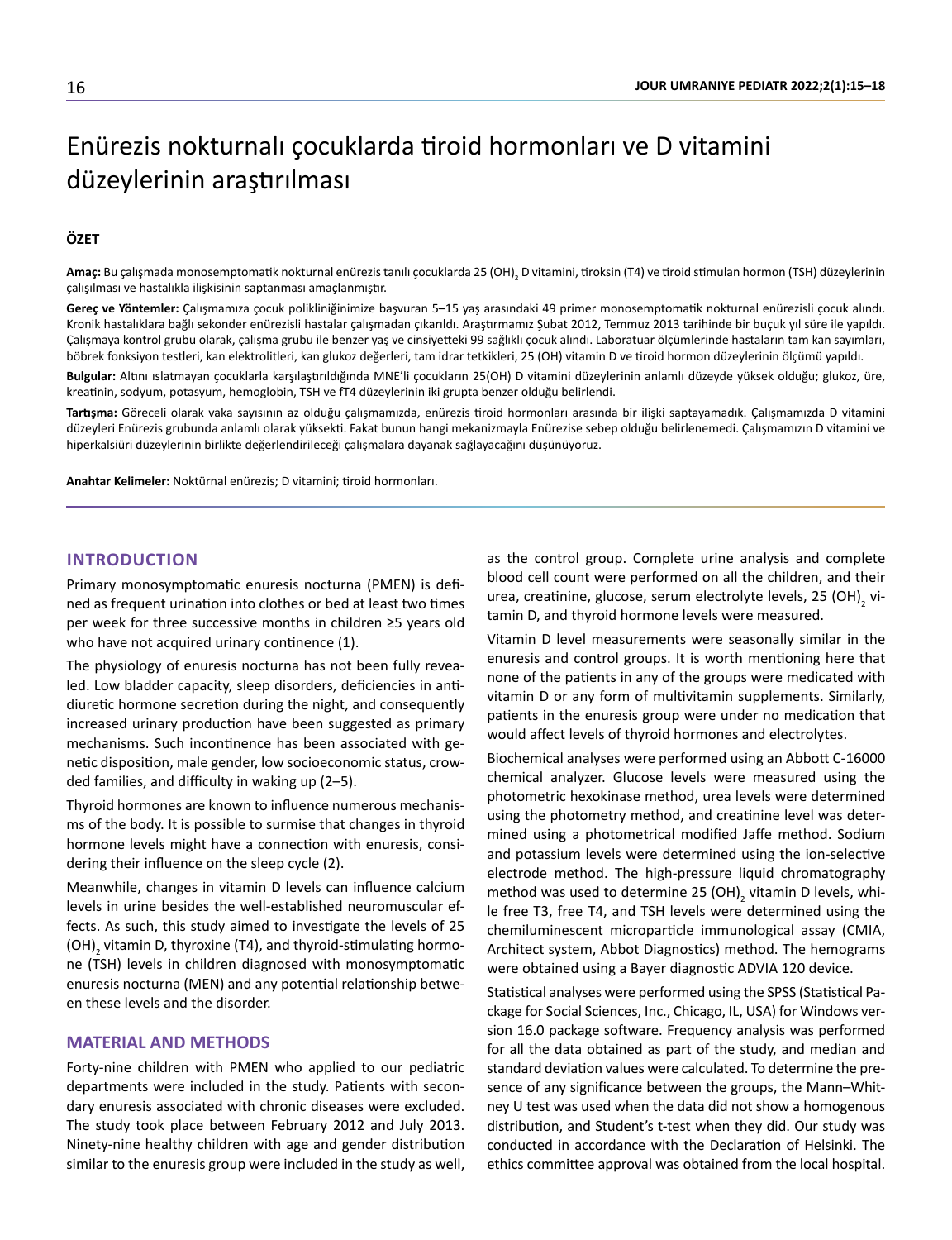## **RESULTS**

Of the 148 children included in the study, 76 were males and 72 were female. The demographic properties of the enuresis and control groups are provided in Table 1.

In children with enuresis nocturna, the parameters of being male and history of enuresis in the family were found to be higher compared with the children of the control group, and the difference was statistically significant (p<0.05 and p<0.001, respectively, Table 1).

Biochemical survey and full blood cell count results for enuresis and control group children are provided in Table 2.

Compared with children who do not wet themselves, children with MEN were found to have statistically higher 25 (OH)<sub>2</sub> vitamin D levels (p<0.001, Fig. 1), while the two groups were found to have similar glucose, urea, creatinine, sodium, potassium, hemoglobin, TSH, and fT4 values.

### **DISCUSSION**

Numerous studies were performed on enuresis nocturna. In the present study, the aim was to compare the serum TSH, free T4, and 25 (OH) $_{\rm 2}$  vitamin D levels of children with enuresis with that of healthy children and to determine if there were any meaningful differences between the values.

Thyroid hormones cause an increase in the efficiency and concentration of enzymes, structural/transporter proteins, and other similar agents within almost every type of cell, and increase the number and activity of the mitochondria. They also stimulate Na+–K+-ATPase enzyme activity and increase the pace at which ions are transported through the cell wall. Thyroids further increase most endocrine gland secretion and net basal metabolism rates. These hormones have general and specific influences on the growth and development of the organism. In fetal life and the first years after birth, they play a significant role in the growth and development of the nervous system. They are also required for optimal growth and development during puberty (to ensure normal sexual development and fertility). Our study was based on the idea that hormones with such effects could have a potential influence over urinary system development, which in turn might affect whether a child wets him/herself during the night or not.

In addition to urinary system development, thyroid hormones can also have effects on the central nervous system and sleep physiology especially when bedwetting is a problem during sleep (2). This fact formed an additional basis for our study.

In this study, no meaningful difference was determined between the TSH and free T4 levels of the patient and control groups. No study was encountered in the literature that surveyed TSH and/or thyroid hormones in children with enuresis nocturna. One study stands apart regarding the subject, which belongs to Meir et al. (6) presenting a case of a 9-year-old enuresis nocturna patient with hyperthyroidism. The study claimed for this case was that the central control mechanisms of enuresis were temporarily disabled, leading to incontinency during sleep. This situation requires more inquiry through wide-scope studies.

**Table 1. Comparison of the demographic properties of the children with primary monosymptomatic enuresis nocturna and the control group**

|                                        | <b>Enuresis</b><br>group<br>(n=49) | Control<br>group<br>(n=99) | р         |
|----------------------------------------|------------------------------------|----------------------------|-----------|
| Gender (M/F)                           | 33/16                              | 43/56                      | 0.006     |
| Age (years)                            | $9.3 + 2.4$                        | $9.7 + 3.4$                | 0.393     |
| Height (cm)                            | 140.2±12.7                         | 135.8+13.0                 | 0.165     |
| Weight (kg)                            | $37.6 + 10.8$                      | $36.6 + 10.9$              | 0.703     |
| Parental consanguinity (yes/no)        | 13/27                              | 11/18                      | 0.728     |
| History of enuresis in family (yes/no) | 35/5                               | 16/13                      | $<$ 0.001 |

#### **Table 2. Comparison of blood parameters between groups**

|                     | <b>Enuresis</b><br>group<br>(n=49) | Control<br>group<br>(n=99) | р       |
|---------------------|------------------------------------|----------------------------|---------|
| Glucose (mg/dL)     | $89.4 + 9.7$                       | $86.0 \pm 8.3$             | 0.324   |
| Urea (mg/dL)        | $24.1 + 5.3$                       | $22.2 + 5.4$               | 0.065   |
| Creatinine (mg/dL)  | $0.4 \pm 0.1$                      | $0.5 \pm 0.5$              | 0.078   |
| Sodium (mEq/L)      | $139.0 + 3.0$                      | $139.5 \pm 2.5$            | 0.293   |
| Potassium (mEg/L)   | $4.4 \pm 0.4$                      | $4.4 \pm 0.5$              | 0.622   |
| Hemoglobin $(g/dL)$ | $12.3 \pm 1.1$                     | $12.6 \pm 1.1$             | 0.122   |
| 25 (OH), vitamin D  | $41.8 + 20.0$                      | 28.7+13.6                  | < 0.001 |
| TSH                 | $2.8 + 2.2$                        | $2.4 + 1.6$                | 0.265   |
| Free T4             | $0.9 + 0.1$                        | $0.9 + 0.8$                | 0.373   |